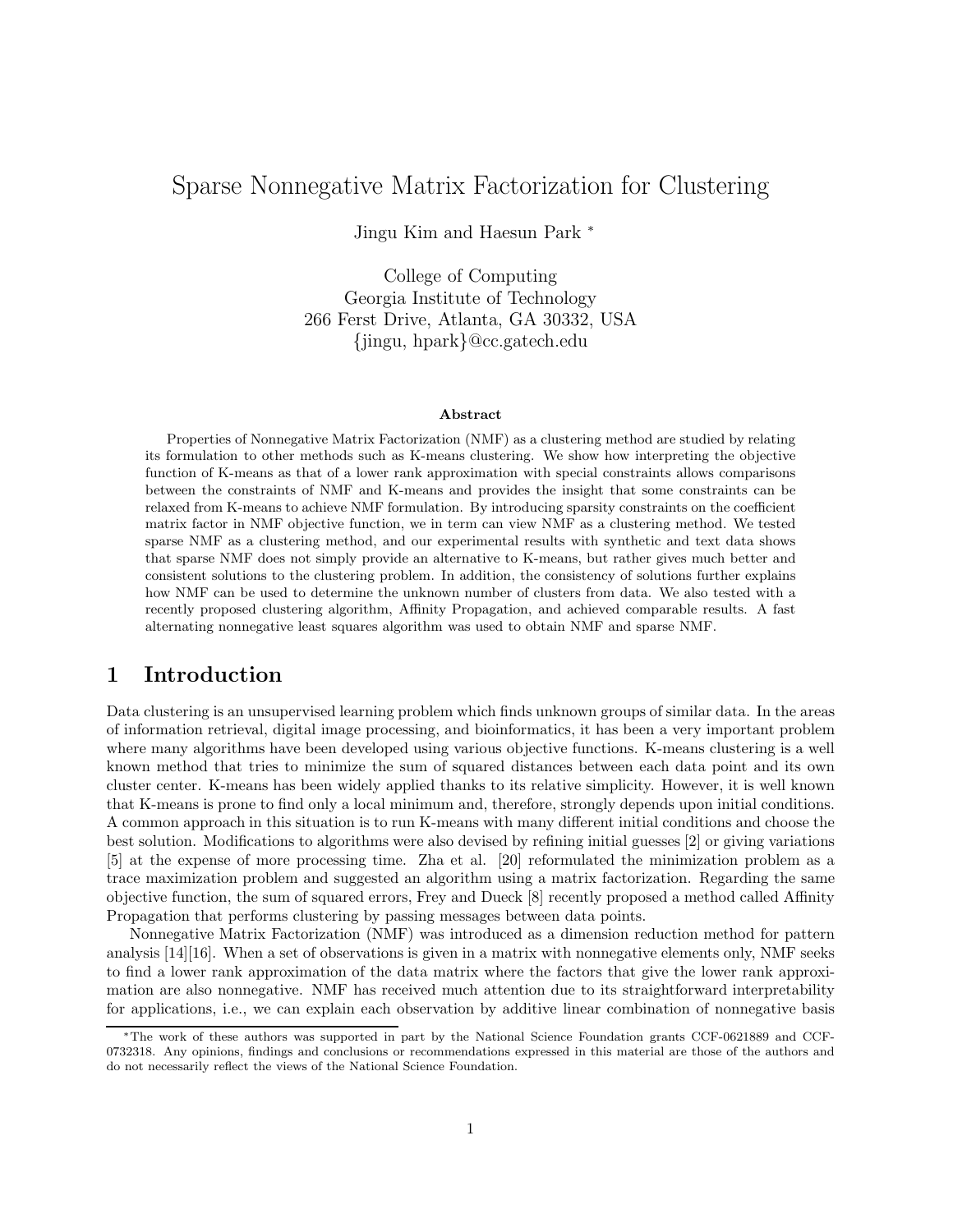vectors. In the Principal Component Analysis (PCA), to the contrary, interpretation after lower rank approximation may become difficult when the data matrix is nonnegative since it allows negative elements in the factors. In many real world pattern analysis problems, the nonnegativity constraints are prevalent, e.g., image pixel values, chemical compound concentration, and signal intensities are always nonnegative.

Recent attention has been given to NMF for its application to data clustering. Xu et al. [19] and Shahnaz et al. [17] used NMF for text clustering and reported superior performance, and Brunet et al. [4] and Kim and Park [13] successfully applied NMF to biological data. Whereas good results of NMF for clustering have been demonstrated by these works, there is a need to analyze NMF as a clustering method to explain their success. In this paper, we study NMF and its sparsity constrained variants to formulate it as a clustering method. From a theoretical point of view, Ding et al. [6] claimed equivalence between symmetric NMF and kernel K-means. We will show a more direct relationship between NMF and K-means from another angle.

Given an input matrix  $A \in \mathbb{R}^{m \times n}$  where each row represents a feature and each column represents an observation and an integer k such that  $k < \min\{m, n\}$ , NMF aims to find two nonnegative factors  $W \in \mathbb{R}^{m \times k}$ and  $H \in \mathbf{R}^{n \times k}$  such that

$$
(1) \t\t A \approx WH^T
$$

Then the solutions  $W$  and  $H$  are found by solving the optimization problem:

(2) 
$$
\min_{W,H} f_k(W,H) \equiv \frac{1}{2} ||A - W H^T||_F^2 \quad s.t. \quad W, H \ge 0
$$

where  $W, H \geq 0$  means that each element of W and H is nonnegative, and the subscript k in  $f_k$  denotes that the target reduced dimension is k. Often  $W$  is called a basis matrix, and  $H$  is called a coefficient matrix. NMF does not have a unique solution: if we have a solution  $(W,H)$  of Eq. (2), then  $(WD,D^{-1}H)$  is another solution with any diagonal matrix  $D$  with positive diagonal elements.

Hoyer [11] and Li et al. [15] showed examples that NMF generated holistic representations rather than part-based representations contrary to some earlier observations, and additional constraints such as sparsity on W or H [11] were recommended in order to obtain a sparser basis or representation. Donoho and Stodden [7] have performed a theoretical study about the part-based representations by NMF. In a clustering setting, Kim and Park [13] introduced a sparsity constrained NMF and analyzed gene expression data.

In the rest of this paper, we investigate the properties of NMF and its sparse variations and present further evidence supporting sparse NMF as a viable alternative as a clustering method. In Section 2, a relation between K-means and NMF is described, and a simple understanding of theoretical lower bound of sum of squared errors in K-means is obtained. In Section 3, the alternating least squares algorithms for obtaining NMF and sparse NMF are reviewed. With the evaluation metrics presented in Section 4.1, experimental results on synthetic and text data set are given in Section 4. In Section 5, the model selection method using consensus matrices is explained, and the process is demonstrated. In Section 6, a short introduction to Affinity Propagation and experimental results are shown with comparison to results from NMF and sparse NMF. The conclusion and discussions are given in Section 7.

### 2 K-means and NMF

In this section, we analyze a relationship between NMF and K-means. Ding et al. [6] claimed that symmetric NMF  $(A \approx HH^T)$  is equivalent to kernel K-means. Here we show how NMF and K-means are related and discuss their differences as well. By viewing K-means as a lower rank matrix factorization with special constraints rather than a clustering method, we come up with constraints to impose on NMF formulation so that it behaves as a variation of K-means.

In K-means clustering, the objective function to be minimized is the sum of squared distances from each data point to its centroid. With  $A = [a_1, \dots, a_n] \in \mathbb{R}^{m \times n}$ , the objective function  $J_k$  with given integer k can be written as

(3) 
$$
J_k = \sum_{j=1}^k \sum_{a_i \in C_j} ||a_i - c_j||^2
$$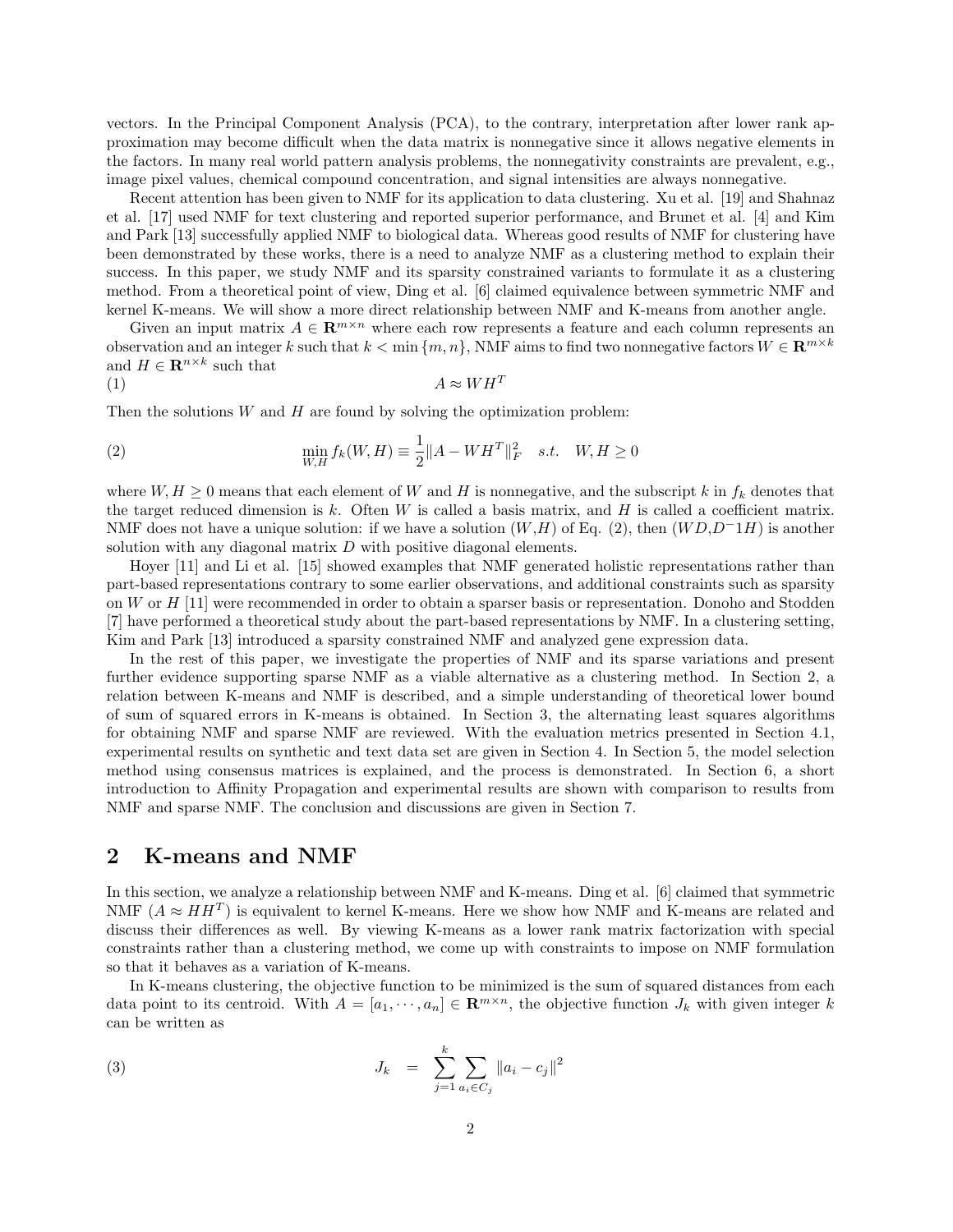$$
(4) \qquad \qquad = \qquad \left\| A - C B^T \right\|_F^2
$$

where  $C = [c_1, \dots, c_k] \in \mathbb{R}^{m \times k}$  is the centroid matrix where  $c_j$  is the cluster centroid of the j-th cluster, and  $B \in \mathbb{R}^{n \times k}$  denote clustering assignment, i.e.,  $B_{ij} = 1$  if *i*-th observation is assigned to the *j*-th cluster, and  $B_{ij} = 0$  otherwise. Defining

(5) 
$$
D^{-1} = diag(\frac{1}{|C_1|}, \frac{1}{|C_2|}, \cdots, \frac{1}{|C_k|}) \in \mathbf{R}^{k \times k},
$$

where  $|C_j|$  represents the number of data points in cluster j, C is represented as  $C = ABD^{-1}$ . Then,

(6) 
$$
J_k = ||A - ABD^{-1}B^T||_F^2
$$

and the task of the K-means algorithm is to find B that minimize the objective function  $J_k$  where B has exactly one 1 in each row, with all remaining elements zero. Consider any two diagonal matrices  $D_1$  and  $D_2$ s.t.  $D^{-1} = D_1 D_2$ . Letting  $F = BD_1$  and  $H = BD_2$ , the above objective function can be rephrased as

$$
\min_{F,H} J_k = \left\| A - AFH^T \right\|_F^2
$$

where  $F$  and  $H$  have exactly one positive element in each row, with all remaining elements zero. This objective function is similar to NMF formulation shown in Eq. (2) when we set  $W = AF$ . We would like to point out that in K-means, the factor  $W = AF$  is the centroid matrix with its columns rescaled and the factor H has exactly one nonzero element for each row, i.e., its row represents a hard clustering result of the corresponding data point. Now, NMF formulation does not have these constraints, and this means that basis vectors (the columns in  $W$ ) of NMF are not necessarily the centroids of the clusters, and NMF does not force hard clustering of each data point. This observation motivates the sparsity constraint on H in NMF formulation when it is expected to behave as a clustering method. Sparsity on each column of  $H<sup>T</sup>$ , i.e., each row of H, requires that each data point is represented by as small a number of basis vectors as possible. That is, the column vectors of W need not only span the space of data points, but also be close to respective cluster centers. When a basis vector is close to a cluster center, data points in that cluster are easily approximated by the basis vector only (or with a small deviation of another basis vector). As a result, we can safely determine clustering assignment by the largest element of each row in  $H$ .

Viewing K-means as a lower rank approximation as shown in Eq. (4) provides another added benefit which is that we can obtain the theoretical lower bound presented by Zha et al. [20] immediately. Let the Singular Value Decomposition (SVD) of input matrix  $A \in \mathbb{R}^{m \times n}$  ( $m \ge n$ ) be

$$
(8) \t\t A = U\Sigma V^T
$$

where

$$
U \in \mathbf{R}^{m \times m}, U^T U = I
$$
  
\n
$$
V \in \mathbf{R}^{n \times n}, V^T V = I
$$
  
\n
$$
\Sigma = diag(\sigma_1, \dots, \sigma_n), \ \sigma_1 \ge \dots \ge \sigma_n \ge 0
$$

Then, the best rank  $k(\leq rank(A))$  approximation of A with respect to the Frobenious norm is given by [9]

$$
(9) \t\t A_k = U_k \Sigma_k V_k^T
$$

where  $U_k \in \mathbf{R}^{m \times k}$  and  $V_k \in \mathbf{R}^{m \times k}$  consist of the first k columns of U and V, respectively, and  $\Sigma_k =$  $diag(\sigma_1, \sigma_2, \cdots, \sigma_k)$ . Therefore, we have

(10) 
$$
\min_{rank(\hat{A})=k} \|A - \hat{A}\|_F = \|A - A_k\|_F
$$

and from Eq.  $(4)$ ,

(11)  
\n
$$
\|A - CB^T\|_F^2 \ge \|A - U_k \Sigma_k V_k^T\|_F^2
$$
\n
$$
= \sigma_{k+1}^2 + \dots + \sigma_n^2
$$

which is the lower bound presented in [20] for K-means.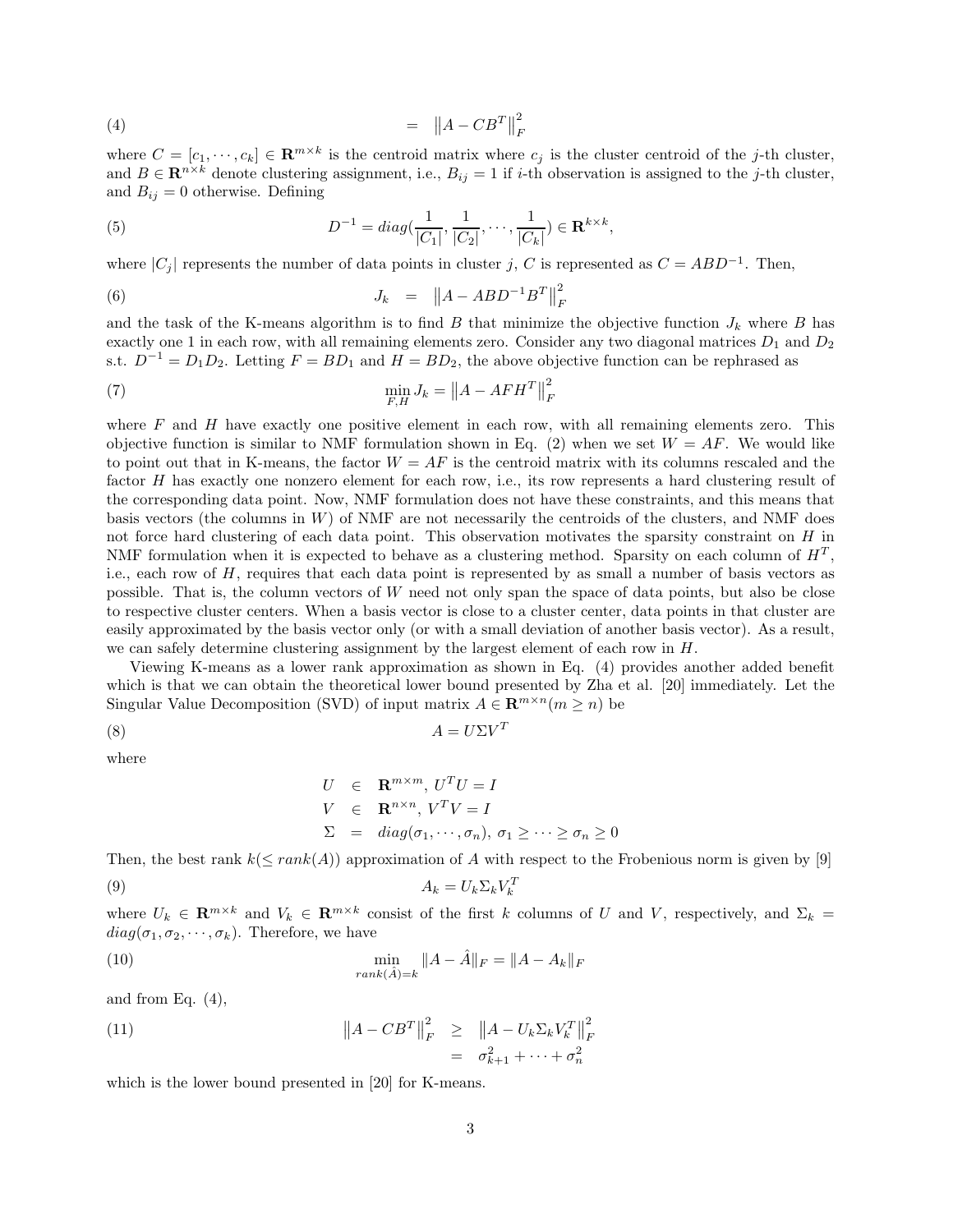### 3 NMF and Sparse NMF by Alternating Nonnegative Least Squares

In sections to follow, NMF and sparse NMF by alternating nonnegative least squares method are used. In this section, their formulations and algorithms as introduced in [12] are reviewed.

#### 3.1 Alternating Nonnegative Least Squares

A framework of alternating nonnegative least squares (ANLS) for obtaining NMF was first introduced by Paatero and Tapper [16], which was later improved [12]. The structure of this algorithm is summarized as followings. Assume  $A \in \mathbb{R}^{m \times n}$  is nonnegative.

- 1. Initialize  $W \in \mathbf{R}^{m \times k}$  (or  $H \in \mathbf{R}^{n \times k}$ ) with nonnegative values, and scale the columns of W to unit  $L_2$ -norm.
- 2. Iterate the following steps until convergence.
	- (a) Solve  $\min_{H\geq 0} ||WH^T A||$ 2  $\int_F^2$  for H
	- (b) Solve  $\min_{W \geq 0} ||HW^T A^T||$ 2  $\int_F^2$  for W
- 3. The columns of W are normalized to  $L_2$ -norm and the rows of H are scaled accordingly.

Likewise, the iterations can be performed with an initialization of  $H$  and alternating between step (b) and step (a). At each step of iterations, it is important to find an optimal solution of the nonnegative least squares subproblem because otherwise, the convergence of overall algorithm may not be guaranteed [12]. Regarding the nonnegative least squares subproblem, fast algorithms have recently been developed by Bro and De Jong [3] and Van Benthem and Keenan [1]. A fast NMF algorithm by the ANLS method was developed by Kim and Park [12] using the nonnegative least squares algorithms. Convergence properties, algorithm details, and performance evaluations are described in [12].

#### 3.2 Sparse NMF (SNMF)

The idea of using  $L_1$ -norm regularization for the purpose of achieving sparsity of the solution has been successfully utilized in a variety of problems [18]. We impose the sparsity on the H factor so that it could indicate the clustering membership. The modified formulation is given as:

(12) 
$$
\min_{W,H} \frac{1}{2} \left[ \|A - W H^T\|_F^2 + \eta \|W\|_F^2 + \beta \sum_{j=1}^n \|H(j,:)\|_1^2 \right] \quad s.t. \quad W, H \ge 0
$$

where  $H(j,.)$  is the *i*-th row vector of H. The parameter  $\eta > 0$  controls the size of the elements of W, and  $\beta > 0$  balances the trade-off between the accuracy of approximation and the sparseness of H. A larger value of β implies stronger sparsity while smaller values of β can be used for better accuracy of approximation. In the same framework of the NMF based on the alternating nonnegative least squares, sparse NMF is solved by iterating the following nonnegativity constrained least square problems until convergence:

(13) 
$$
\min_{H} \left\| \left( \begin{array}{c} W \\ \sqrt{\beta}e_{1\times k} \end{array} \right) H^{T} - \left( \begin{array}{c} A \\ 0_{1\times n} \end{array} \right) \right\|_{F}^{2}, \quad s.t. \quad H \ge 0
$$

where  $e_{1\times k} \in \mathbf{R}^{1\times k}$  is a row vector having every element as one, and  $0_{1\times n}$  is a zero vector, and

(14) 
$$
\min_{W} \left\| \left( \frac{H}{\sqrt{\eta} I_k} \right) W^T - \left( \frac{A^T}{0_{k \times m}} \right) \right\|_F^2, \quad s.t. \quad W \ge 0
$$

where  $I_k$  is an identity matrix of size  $k \times k$  and  $0_{k \times m}$  is a zero matrix of size  $k \times m$ . More details of the algorithm can be found in [12] and [13].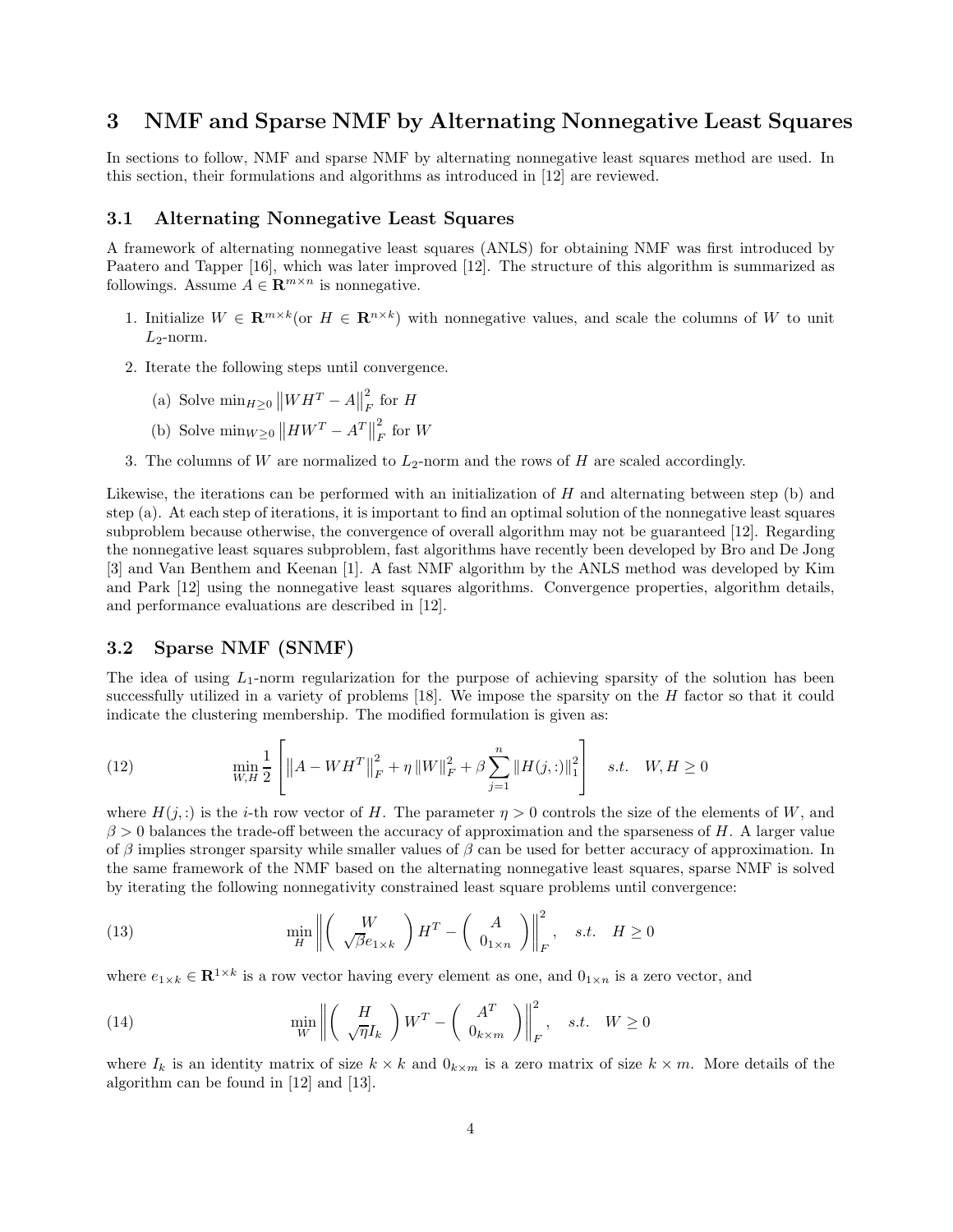### 4 Implementation Results on Clustering

We conducted experiments on two data sets for the comparison of K-means, NMF, and sparse NMF (SNMF). MATLAB function kmeans was used as a K-means implementation. All experiments were executed on a cluster of Linux machines on 3.2 GHz dual Pentium4 EMT64.

#### 4.1 Evaluation Metrics for Clustering

For the evaluation of clustering results among several methods, we used two metrics: purity and entropy. The purity is computed in the following way:

(15) 
$$
P = \frac{1}{n} \sum_{j=1}^{k} \max_{1 \leq i \leq c} n(i, j)
$$

where n is the data size, c is the number of original categories, k is the target number of clusters, and  $n(i, j)$ is the number of data points that belongs to the original category i and cluster j at the same time. The larger the purity value is, the better the clustering quality is.

The entropy measure is defined by

(16) 
$$
E = \frac{1}{n \log_2 c} \sum_{j=1}^k \sum_{i=1}^c n(i,j) \log_2 \frac{n(i,j)}{n(j)}
$$

where  $n(j)$  is the number of data points clustered into the cluster j. A larger value of entropy implies a state of greater disorder, and accordingly a smaller entropy value means a better clustering result.

#### 4.2 Results on Synthetic Data Sets: Mixture of Gaussians

We created a synthetic data set by mixture of Gaussians to compare NMF, SNMF, and K-means. For each target number of clusters  $k$ , we constructed a data set of 1000 elements in 500 dimension as followings.

- 1. We first construct mean vectors  $m_1, m_2, \dots, m_k \in \mathbb{R}^{500 \times 1}$ . For each row index  $i = 1, 2, \dots, 500$ ,
	- (a) randomly pick an index q from  $\{1, 2, \dots, k\}$  and d from  $\{1, 2, 3\}$
	- (b) set  $m_q(i) = d$ , and set  $m_i(i) = 0$  for all  $j \neq q$  where  $m_i(i)$  is *i*-th element of  $m_j$ .
- 2. Then, for each  $j = 1, 2, \dots, k$ , we set covariance matrix  $Cov_i \in \mathbb{R}^{500 \times 500}$  as  $Cov_i(i, i) = 0.3$  if  $m_i(i) \neq 0$ and  $Cov_i(\cdot, \cdot) = 0$  for all others.
- 3. Generate mixture of Gaussians from  $m_1, m_2, \cdots, m_k$  and  $Cov_1, Cov_2, \cdots, Cov_k$  with balanced weights.
- 4. If any element of created data turns out to be negative, then it is set back to 0.

In this way, we generated a clearly separable high dimensional data set. Data sets were generated for each  $k = 3, 4, 5, \dots, 30$ , and we tried 100 runs for each algorithm and each k. In SNMF,  $\eta$  was estimated by the largest element of the input matrix A, and  $\beta = 0.5$  was used. The selection of  $\beta$  is discussed in Section 4.4.

Because the data set was created in a way that the clusters are clearly separated, the optimal clustering assignments were known as a ground truth. What we observed from experiments is whether each method obtained the optimal assignment after many trials. In Table 1 is summarized the number of times when the optimal assignment was obtained out of 100 trials. For each k's in  $3 \leq k \leq 30$ , the data set created with target cluster number  $k$  was used, and the correct  $k$  was provided to each algorithm. As shown in the table, K-means had difficulty finding the optimal assignment when k is larger than 5. Especially when  $k \geq 12$ , K-means failed to find the optimal assignment in all 100 trials. The number of times when the optimal assignment was found by K-means droped sharply from  $k = 3$ . On the contrary, SNMF always computed the optimal assignments for  $k \leq 12$ , and it remained very consistent in finding the optimal assignment for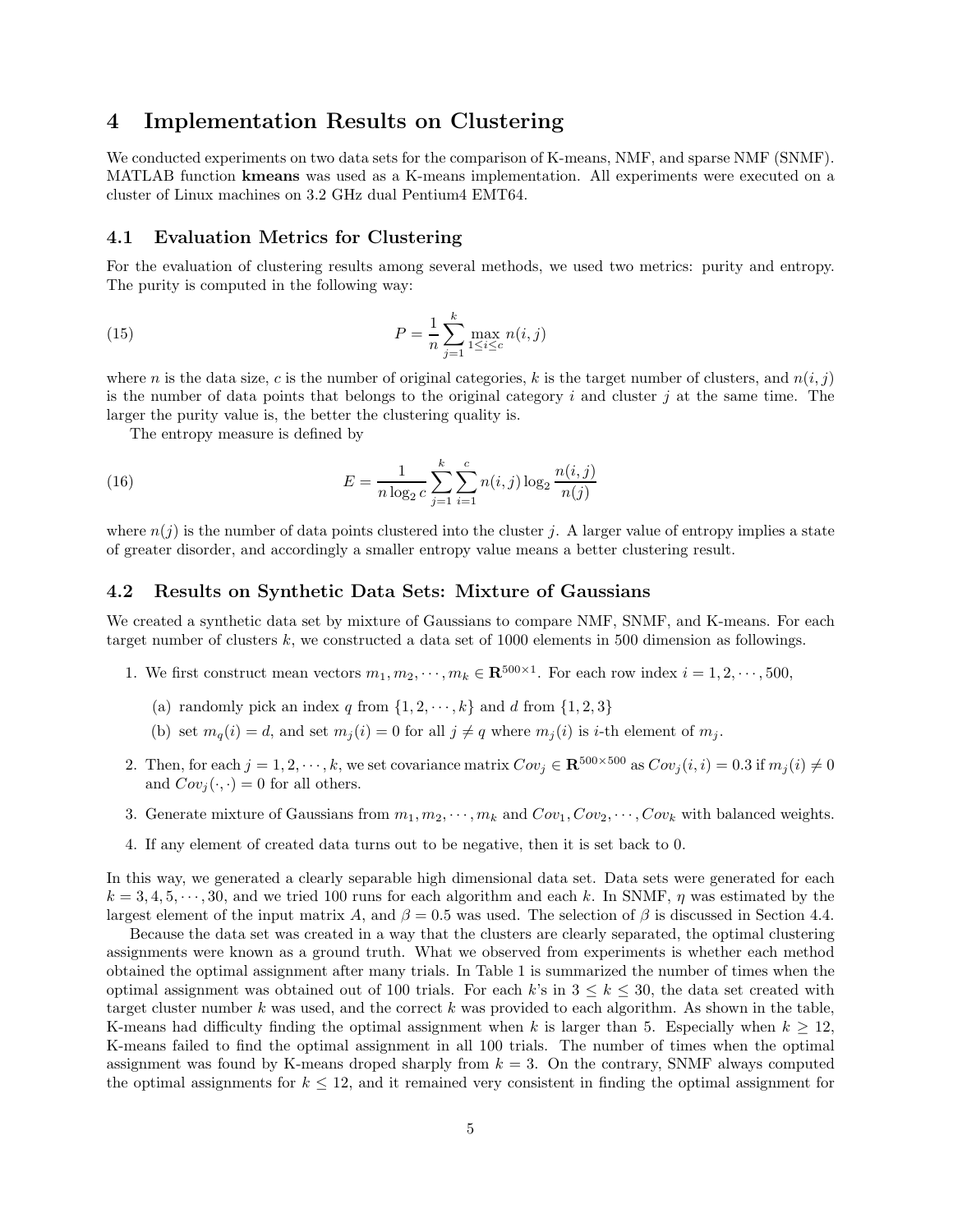Table 1: The number of times when the optimal assignment was achieved out of 100 trials for various numbers of clusters k on the synthetic data set of  $500 \times 1000$ 

| $\sim$         | 3       |     | <sub>5</sub> | 6            |     | 8   | 9   | 10      |        | 12  | 13 |    | ТÐ | 16 |
|----------------|---------|-----|--------------|--------------|-----|-----|-----|---------|--------|-----|----|----|----|----|
| <b>K-MEANS</b> | 53      | 37  | 13           | 3            |     |     |     |         |        |     |    |    |    |    |
| <b>SNMF</b>    | $100\,$ | 100 | 100          | 100          | 100 | 100 | 100 | $100\,$ | 100    | 100 | 99 | 95 | 97 | 94 |
| NMF            | 69      | 62  | 66           | 65           | 72  | 66  | 74  | 63      | 67     | 68  | 64 | 43 | 44 | 32 |
|                |         |     |              |              |     |     |     |         |        |     |    |    |    |    |
| к              |         | 18  | 19           | 20           | 21  | 22  | 23  | 24      | 25     | 26  | 27 | 28 | 29 | 30 |
| <b>K-MEANS</b> |         |     |              | $\mathbf{0}$ |     |     | 0   |         | $\cup$ |     |    |    |    |    |
| <b>SNMF</b>    | 88      | 77  | 71           | 72           | 52  | 51  | 31  |         | 27     | 24  |    |    |    | 10 |

Figure 1: (a) Minimum value of the sum of squared errors and (b) average execution time of 100 trials for various numbers of clusters k on the synthetic data set of  $500 \times 1000$ 



 $k \le 20$ . Up to  $k = 30$ , SNMF continued to give the optimal assignment for some part of our 100 trials. In the case of NMF, we see that a good amount of optimal assignments were found for all k's up to  $k = 30$ .

We also observed how good each method achieved in terms of the sum of squared errors (SSE) objective function. The SSE is defined as Eq. (3), i.e.,  $\sum_{j=1}^{k} \sum_{a_i \in C_j} ||a_i - c_j||^2$  where  $c_j$  is the centroid of cluster  $C_j$ . The minimum values of the SSE from 100 trials are presented in Fig. 1-(a). The graphs of NMF and SNMF represent in fact the value of the optimal assignment since both NMF algorithms achieved at least one optimal assignment across all k's. The graph of K-means shows that the assignment obtained by K-means was far from the optimal assignment.

In order to compare the time complexity, the average execution time is summarized in Fig. 1-(b). In general, the execution time required for SNMF and K-means were comparable across various k values. When  $k \le 7$ , SNMF took more time than K-means, but this is not much of a problem in practice considering that SNMF produced the optimal assignments in all 100 trials. The increasing trend of execution time of NMF was because that NMF required more iterations of ANLS than SNMF. In SNMF, as k increases, the H factor became more sparse and the algorithm finished with less iterations of ANLS.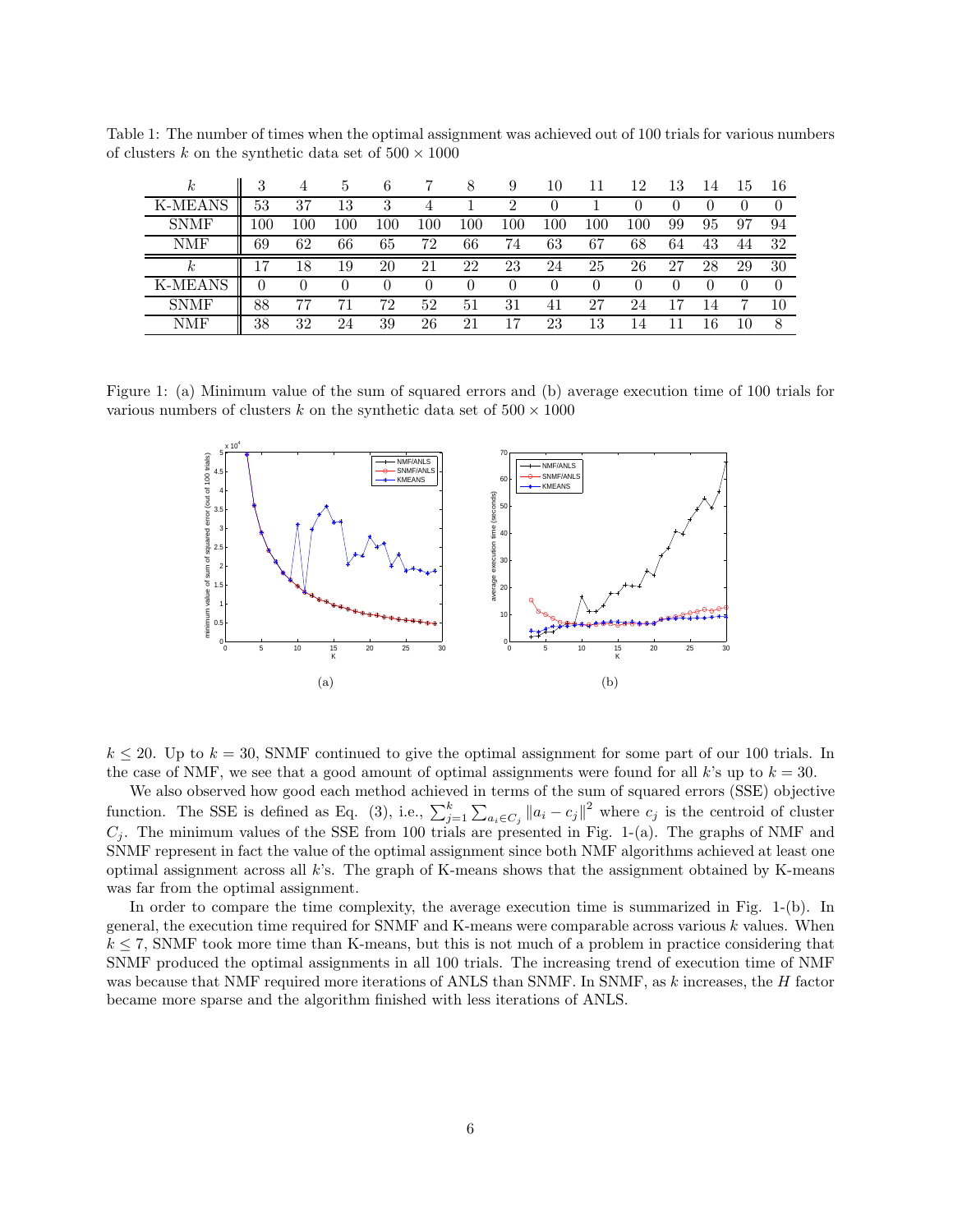Table 2: Data set information and execution results about the experiment using TDT2 text corpus. For various numbers of cluster  $k$ , 10 sets of k topics were randomly chosen where each topic has between 30 and 300 articles. Average dimension and number of articles across the 10 sets are shown in the left half. Average execution time and the sum of squared errors are shown in the right half.

|    |          |                       |        | avg. time   |         |            | avg. SSE    |         |  |
|----|----------|-----------------------|--------|-------------|---------|------------|-------------|---------|--|
| k  | avg. dim | avg. $\#$ of articles | NMF    | <b>SNMF</b> | K-means | <b>NMF</b> | <b>SNMF</b> | K-means |  |
| 3  | 4686.5   | 306                   | 8.39   | 16.17       | 14.18   | 273.74     | 273.91      | 274.37  |  |
| 6  | 6844     | 519.1                 | 34.86  | 56.12       | 150.97  | 444.77     | 445         | 445.21  |  |
| 9  | 9136.5   | 874.4                 | 94.93  | 123.9       | 463.82  | 742.52     | 742.52      | 743.23  |  |
| 12 | 10194    | 1088.9                | 163.76 | 228.85      | 1125.08 | 907.32     | 907.51      | 908.92  |  |
| 15 | 11822    | 1432.6                | 350.82 | 404.82      | 2238.27 | 1191.68    | 1192.05     | 1193.31 |  |
| 18 | 13307    | 1694.2                | 604.32 | 635.17      | 3363.71 | 1395.03    | 1397.04     | 1397.71 |  |

#### 4.3 Results on Text Data Sets

In this section, we present test results performed on Topic Detection and Tracking 2 (TDT2) text corpus<sup>1</sup>. The data set TDT2 contains news articles from various sources such as NYT, CNN, VOA, etc. in 1998. The corpus was manually labeled across 100 different topics, and it has been widely used for the evaluation of text classification or clustering.

We constructed our test data from the TDT2 corpus in the following way. In TDT2 corpus, The topic assignment of each article is labeled either 'YES' or 'BRIEF' indicating whether the article is definitely or loosely related to the topic. We used only the articles with label 'YES' for clear separation of topics. The number of articles in each category is very unbalanced ranging from 1 to 1440. Since too unbalanced categories might mislead the performance test, only categories with the number of data items between 30 and 300 were used. As a result, we had 36 categories with the number of articles from 30 to 278. From this, we randomly chose 10 sets of k categories for each  $k = 3, 6, 9, 12, 15, 18$ . Average dimension and size for constructed data set is shown in Table. 2. The term-document matrix was created by TF.IDF indexing and unit-norm normalization [10].

Tables 3 and 4 present the results from this data set. We conducted 10 random trials with each method in order to compare the best performance and consistency. From the 10 random trials, we obtained minimum, maximum, and average value of purity and entropy. Then the values are again averaged over the 10 different data sets of size  $k$ . As shown in Table 3 and 4, NMF and SNMF outperformed K-means in both purity and entropy measures. The best performances of algorithms are found from maximum values of purity and minimum values of entropy, where NMF and SNMF consistently outperformed K-means. In general, we observe that the difference between K-means and NMFs becomes larger when k increases.

We say that a clustering algorithm is consistent if it produces good clustering results under various random initializations. In our experiment, the consistency of each algorithm is evident from the worst results of each algorithm; that is, the minimum value of purity and the maximum value of entropy. The results in Table 3 and 4 imply that NMF and SNMF are consistent even with large  $k$ 's. In particular, when k is larger than 12, the minimum purity value of NMF and SNMF is greater than the maximum value of K-means.

Time complexity and the sum of squared errors (SSE) value are shown in Table. 2. As k becomes larger, the data dimension and size grows correspondingly, and K-means takes a longer time than NMF and SNMF. Average values of sum of squared errors are comparable among all three methods in this case.

### 4.4 Selection of Parameters in Sparse NMF Algorithm

In sparse NMF, the parameter  $\beta$  was used to control the degree of sparsity. The general behavior of SNMF was not very sensitive to  $\beta$ , but choosing an appropriate value is still important. The detailed experimental

<sup>1</sup>http://www.nist.gov/speech/tests/tdt/tdt98/index.htm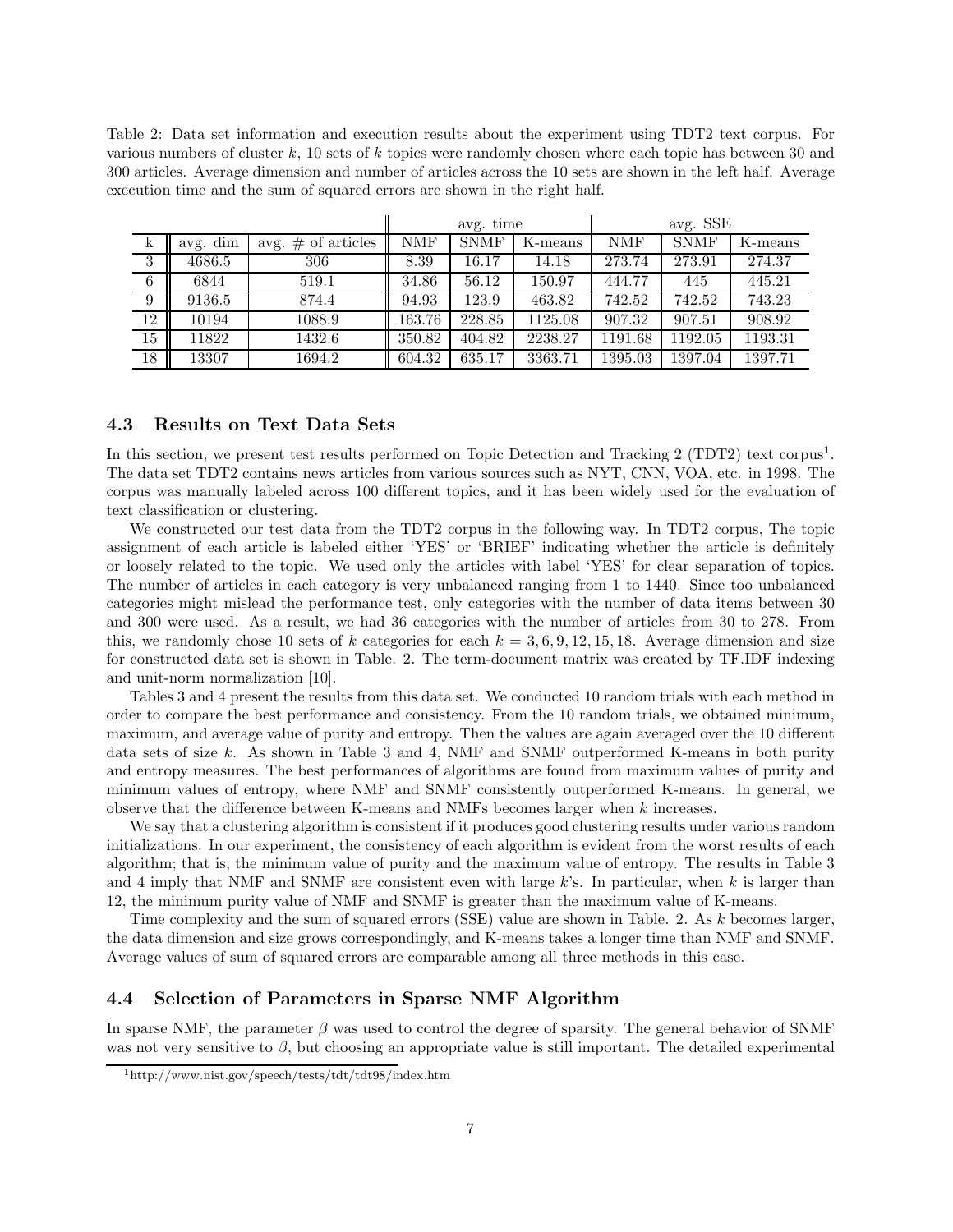|    | <b>NMF</b> |      |      | <b>SNMF</b> |      |      | K-means |      |      |
|----|------------|------|------|-------------|------|------|---------|------|------|
|    | avg        | max  | mın  | avg         | max  | min  | avg     | max  | min  |
| 3  | 0.99       | 0.99 | 0.99 | 0.98        | 0.99 | 0.93 | 0.95    | 0.98 | 0.83 |
| 6  | 0.96       | 0.99 | 0.9  | 0.95        | 0.98 | 0.9  | 0.89    | 0.96 | 0.82 |
| 9  | 0.95       | 0.97 | 0.92 | 0.95        | 0.98 | 0.92 | 0.88    | 0.93 | 0.81 |
| 12 | 0.94       | 0.97 | 0.92 | 0.94        | 0.98 | 0.91 | 0.86    | 0.9  | 0.8  |
| 15 | 0.94       | 0.96 | 0.91 | 0.93        | 0.96 | 0.9  | 0.83    | 0.88 | 0.79 |
| 18 | 0.94       | 0.96 | 0.91 | 0.93        | 0.96 | 0.9  | 0.83    | 0.86 | 0.78 |

Table 3: Purity values evaluated from the results on the text data set from TDT2 corpus. Average, minimum, and maximum values out of 10 trials are shown.

Table 4: Entropy values evaluated from the results on the text data set from TDT2 corpus. Average, minimum, and maximum values out of 10 trials are shown.

|    | NMF  |      |        |      | <b>SNMF</b> |      | K-means |      |      |
|----|------|------|--------|------|-------------|------|---------|------|------|
|    | avg  | max  | $\min$ | avg  | max         | min  | avg     | max  | min  |
| 3  | 0.04 | 0.04 | 0.04   | 0.05 | 0.13        | 0.04 | 0.14    | 0.32 | 0.1  |
| 6  | 0.06 | 0.13 | 0.03   | 0.07 | 0.14        | 0.04 | 0.15    | 0.24 | 0.09 |
| 9  | 0.07 | 0.1  | 0.04   | 0.07 | 0.1         | 0.03 | 0.15    | 0.2  | 0.1  |
| 12 | 0.07 | 0.09 | 0.05   | 0.07 | 0.1         | 0.04 | 0.16    | 0.2  | 0.13 |
| 15 | 0.07 | 0.1  | 0.05   | 0.07 | 0.1         | 0.04 | 0.17    | 0.2  | 0.13 |
| 18 |      | 0.09 | 0.05   | 0.08 | 0.1         | 0.05 | 0.16    | 0.2  | 0.14 |

results are provided in Tables 8 and 9. Table 8 shows performance evaluations on a synthetic data set with various β values, and Table 9 shows the results from a text data set with various β values. For the synthetic data set (Table 8),  $\beta$  values from 0.3 to 0.5 showed good performance, and for the text data set (Table 9),  $\beta$ values from 0.05 to 0.1 showed good performance. Too big  $\beta$  values are not desirable since that might lead to worse approximation.  $\beta$  values around 0.1 are recommended for high dimensional (several thousands or more) and sparse data sets such as the text data used in our experiments. For the experiments in this paper, we used  $\beta = 0.5$  for synthetic data set and  $\beta = 0.1$  for text data set.

### 5 Determination of the Correct Number of Clusters

In most clustering algorithms, the number of clusters to find has to be given as an input. A mechanism by which the correct number of clusters can be determined within the capability of a clustering algorithm can be very useful. In this section, we revisit the model selection method designed to determine the number of clusters in the data set due to Brunet et al. [4] and examine its applicability to the algorithms such as K-means, NMF, and SNMF. We emphasize that the consistency of the clustering algorithm with respect to random initializations is critical in succssful application of this model selection method which SNMF seems to demonstrate.

In order to measure the consistency, a connectivity matrix is defined as follows. The connectivity matrix  $C_k \in \mathbf{R}^{n \times n}$  for n data points is constructed from each execution of a clustering algorithm. For each pair of data points i and j, we assign  $C_k(i, j) = 1$  if the i and j are assigned to the same cluster, and  $C_k(i, j) = 0$ otherwise where  $k$  is the cluster number given as an input to the clustering algorithm. Then the average connectivity matrix  $\hat{C}_k$  is computed by averaging the connectivity matrices over trials. The value  $\hat{C}_k(i,j)$ indicates the possibility of two data points  $i$  and  $j$  being assigned to the same cluster, and each element of  $\hat{C}_k$  stays between zero and one. If the assignments were consistent throughout the trials, each element of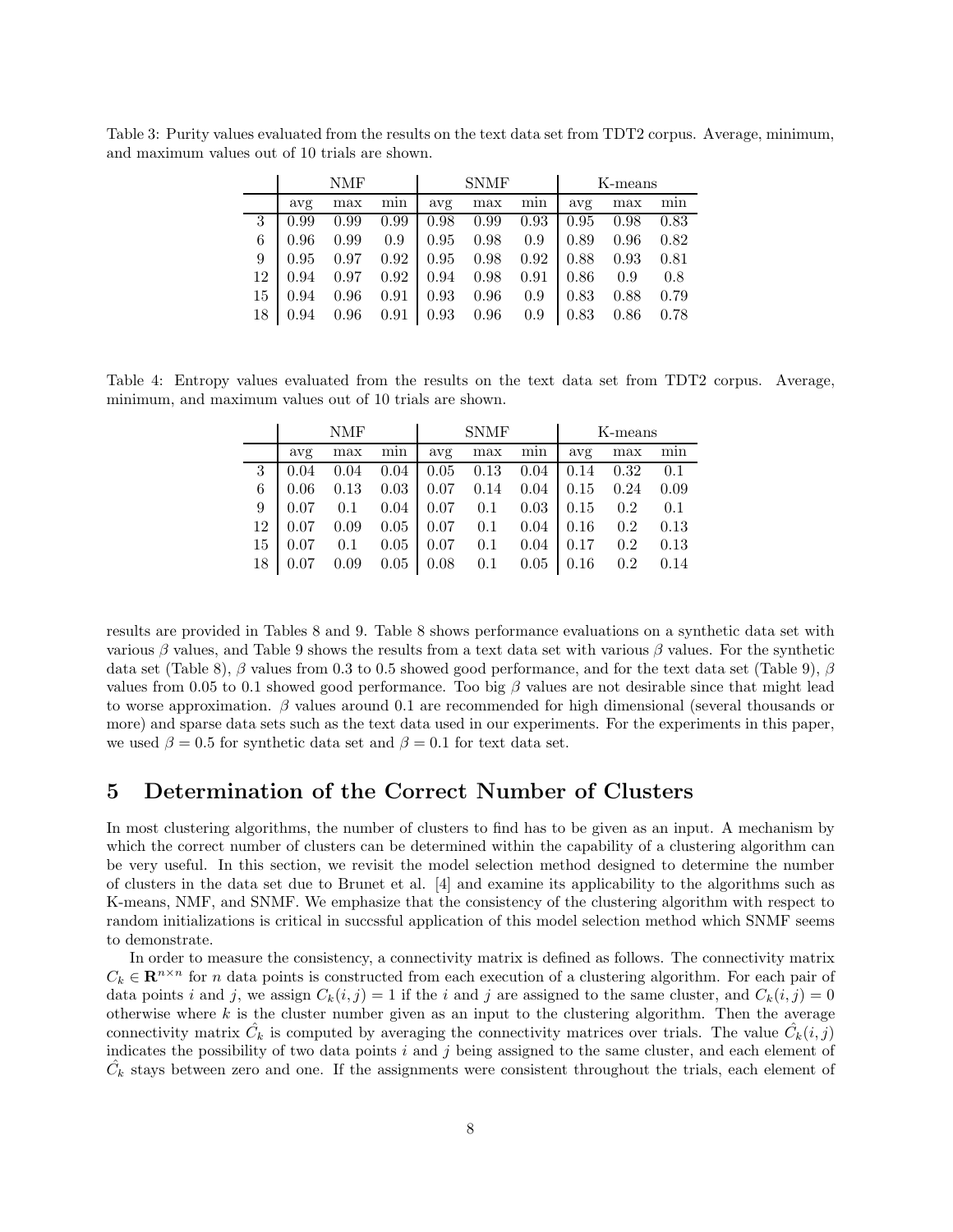Figure 2: Model selection process for synthetic data set with  $k = 5$ . Consensus matrices for several trial values of  $k = 3, 4, 5, 6$  are shown for each method in (a), (b), and (c). The dispersion coefficients in (d) shows that we could tell the correct number of cluster is 5 from the point where the line of SNMF drops, but the graph from NMF or K-means provide no information to decide the number of cluster.



 $\hat{C}_k$  should be close to either 0 or 1. The general quality of the consistency is summarized by the dispersion coefficient defined as

(17) 
$$
\rho_k = \frac{1}{n^2} \sum_{i=1}^n \sum_{j=1}^n 4(\hat{C}_k(i,j) - \frac{1}{2})^2
$$

where  $0 \le \rho_k \le 1$ , and  $\rho_k = 1$  represents the perfectly consistent assignment. After obtaining the values of  $\rho_k$  for various k's, the number of clusters could be determined by the point k where  $\rho_k$  drops. The reasoning behind this rule is as follows. When the number of clusters  $k$  used in a clustering algorithm is smaller than true number of clusters, then the clustering assignment may or may not be consistent depending on whether the data set can be partitioned into a smaller number of hyper groups. When the guessed number of clusters  $k$  is correct, the clustering assignment should be consistent througout trials assuming that the algorithm is finding the optimal clustering assignment each time. When the guessed number of clusters k is larger than the correct number, it is expected that the clustering assignment is inconsistent. Brunet et al. [4] and Kim and Park [13] successfully used this method to determine the unknown number of groups from gene expression data.

Our study and experimental results explain why this method works for SNMF but does not work for K-means. From Table 1 and Fig. 1, we showed that SNMF finds the optimal assignment of our synthetic data set very consistently. In particular, when  $k \leq 12$ , the solutions of SNMF were always the optimal assignment. This consistency implies that the clustering assignments from SNMF remain the same over repeated trials. In contrast, the assignments of K-means show much less possibility of obtaining the optimal assignment and less consistency. Even for small k values such as 3,4, or 5, K-means only achieved the optimal assignment in less than 50 percent of the trials. When we do not have prior knowledge about the number of clusters, it is difficult to ascertain the correct number of clusters from the K-means results. Thus, the consistency of SNMF is the key factor that enables the model selection method described above.

We demonstrate the process of this model selection method for our synthetic data set with  $k = 5$  in Fig. 2. The consensus matrix is sorted with the true label for a better visual representation. As shown in Fig. 2-(a), (b), and (c), the SNMF showed very clear assignment for the correct number of k while K-means and NMF did not give clear results. The dispersion coefficient is plotted in Fig. 2-(d). From the line of SNMF, one could determine the correct number of clusters from the point where  $\rho_k$  drops, which is 5. The dispersion coefficient values for NMF and K-means keep increasing with  $k$  and the number of clusters can not be determined.

The model selection method can be applied to text data as well. We tried the method on two text data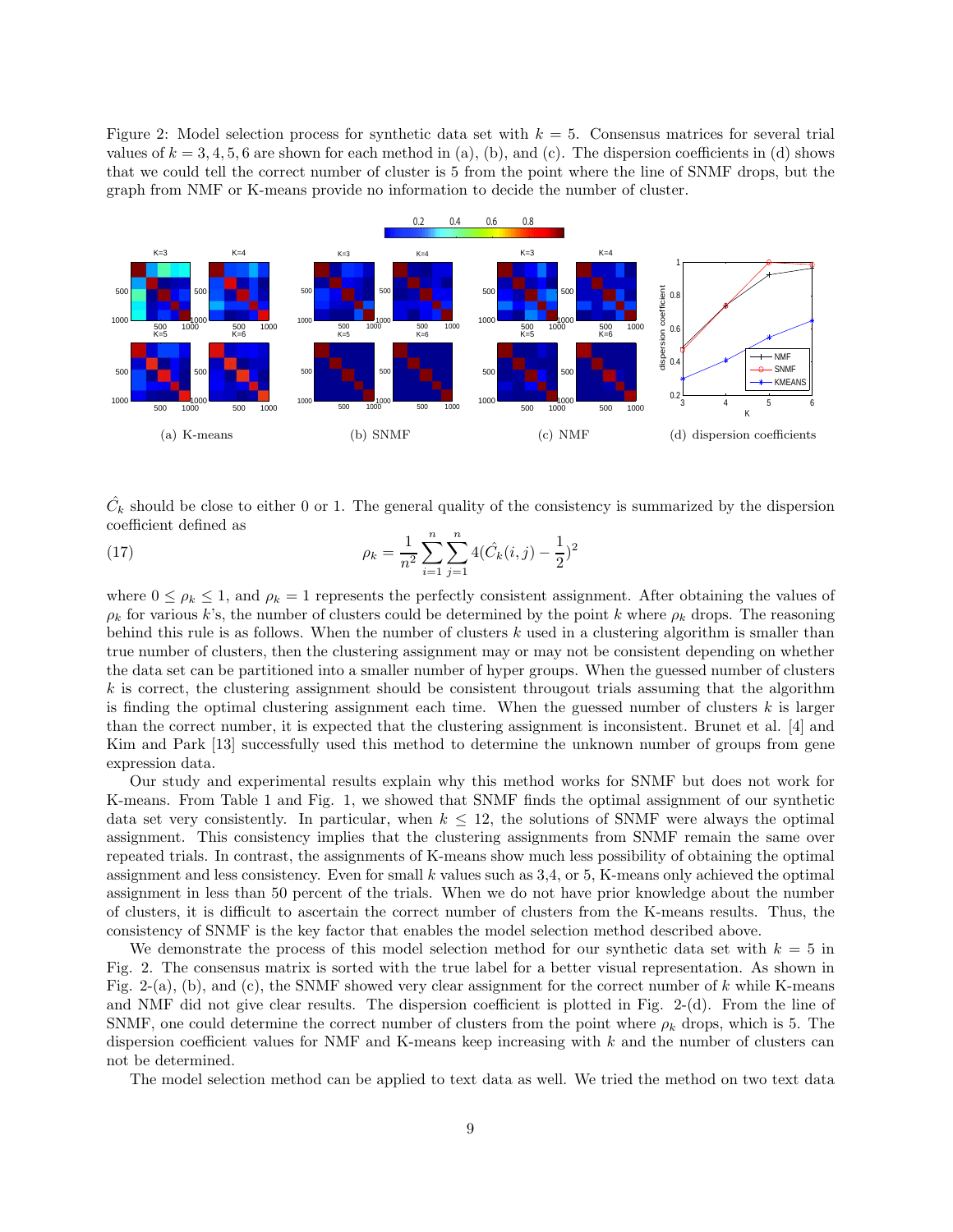| topic id | description        | number of articles |
|----------|--------------------|--------------------|
| 12       | Pope visits Cuba   | 151                |
| 26       | Oprah Lawsuit      | 70                 |
| 32       | Sgt. Gene McKinney | 126                |
| 48       | Jonesboro shooting | 125                |
| 87       | NBA finals         | 79                 |

Table 5: Topic description of a text data set for which model selection process is demonstrated in Fig. 3

Table 6: Topic description of a text data set for which model selection process is demonstrated in Fig. 4

| topic id | description                   | number of articles |
|----------|-------------------------------|--------------------|
| 32       | Sgt. Gene McKinney            | 126                |
| 33       | Superbowl '98                 | 83                 |
| 39       | India Parliamentary Elections | 119                |
| 48       | Jonesboro shooting            | 125                |
| 74       | Nigerian Protest Violence     | 50                 |

sets with  $k = 5$ . The data sets were constructed by the same method of Sec. 4.3, and their topics are summarized in Tables 5 and 6. For the data set in Table 5, the model selection process is shown in Fig. 3. Similar to the results from the synthetic data set, the consensus matrix of K-means shows that the clustering assignment is inconsistent. The trend of dispersion coefficients of NMF or SNMF (Fig. 3-(d)) shows that the most likely number of clusters is 5. For the second data set in Table 6, Fig. 6 shows the model selection process. From the dispersion coefficients obtained in SNMF, it is suggested that the possible numbers of clusters are 3 or 5 where the largest one is 5. Again, we could correctly determine the correct number of clusters using SNMF.

### 6 Comparison with Affinity Propagation

Affinity Propagation (AP) was recently proposed by Frey and Dueck [8]. The objective function in AP is the same as K-means clustering shown in Eq. (3). Since this new method is claimed to efficiently minimize the objective function, we tested AP on our data set and compared the results with those from NMFs. A short description of the AP algorithm and experimental results follow.

One of the key differences between AP and other clustering methods is that it does not take the target number of clusters as an input parameter. Instead, it determines the number of clusters from the data and other input parameters. There are two groups of input parameters of AP: similarities and self preferences. The similarities are defined for two distinct data points i and j, and the value  $s(i, k)$  represents how much the point k could explain the point i. The similarity values do not need to be symmetric; that is,  $s(i, k) \neq s(k, i)$ in general. When AP is formed to minimize the sum of squared errors objective function, the similarity values are set to be the negative squared distances;  $s(i,k) = s(k,i) = -||x_i - x_k||^2$  where  $x_i$  and  $x_k$  are vectors that represent data points  $i$  and  $k$ .

The second group of parameters is called self preferences, which is defined for each data point. The preference of data point i, which is written as  $s(i, i)$ , shows the degree of confidence that the point i should be a cluster exemplar. Preference values could be set differently for each data point i, especially if relevant prior information is available. A common assumption is that every data point has equal possibility of being a cluster exemplar, and therefore preference values are set to a constant across all data points. The number of clusters returned by the AP algorithm depends upon this parameter. When preference value becomes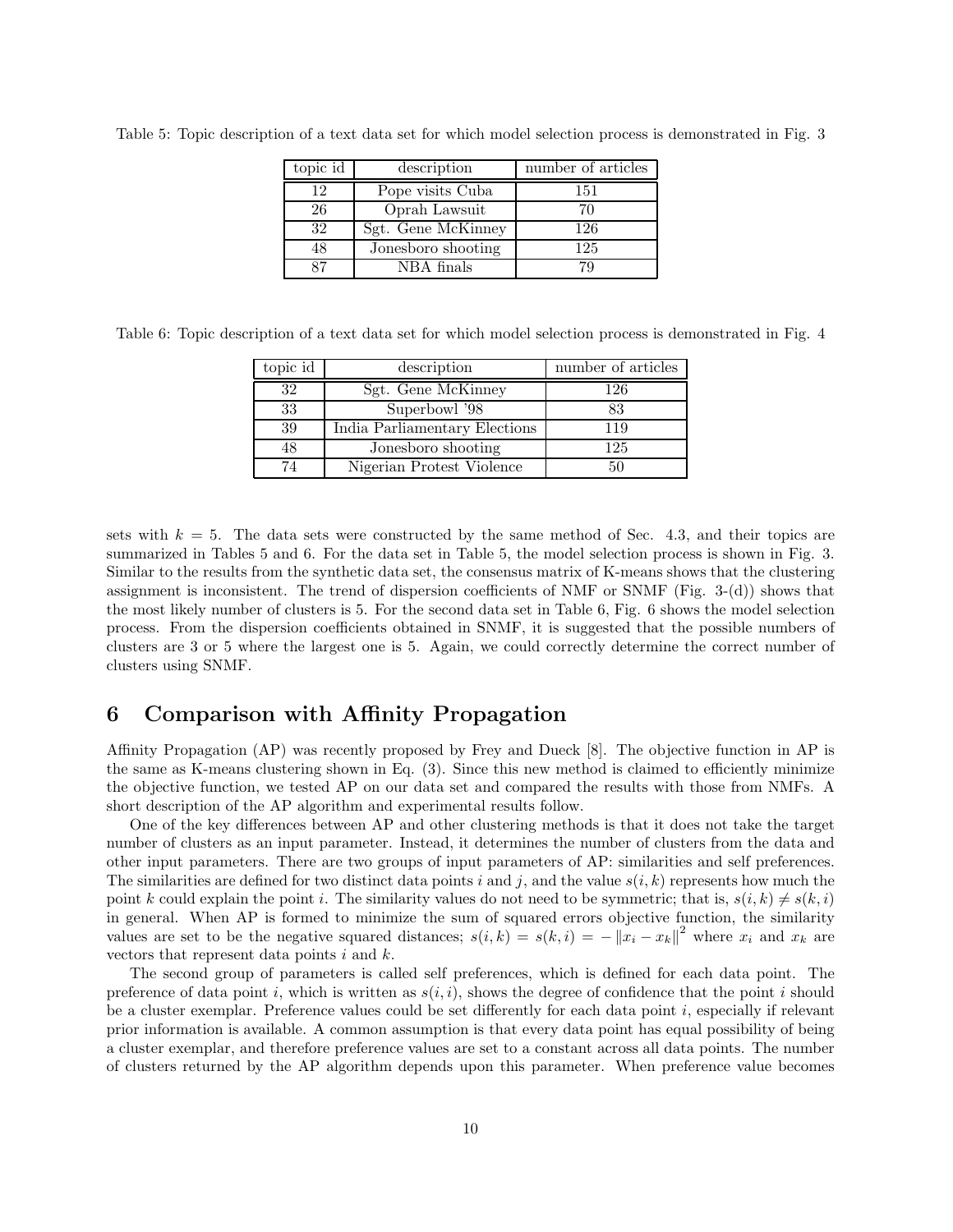Figure 3: Model selection process for the text data set in Table 5. Consensus matrices for several trial values of  $k = 3, 4, 5, 6$  are shown for each method in (a), (b), and (c). The dispersion coefficients in (d) shows that we could tell the correct number of cluster is 5 from the point where the graph of SNMF drops. The graph of NMF provides the same information, but we can not say the number of clusters from the graph of K-means.



larger, the number of clusters returned by AP is also larger; when preference value becomes smaller, we have smaller number of clusters from the AP algorithm. Recommended value of the preference is the median of similarity values.

Given these input values, AP alternates two kinds of message passing between data points until convergence. The responsibility message  $r(i, k)$ , which is sent from data point i to k, shows the dynamic degree of possibility that the data point k could be an exemplar of i. The availability message  $a(i, k)$ , which is sent from data point k to i, contains the dynamic degree of confidence for how good if the data point i could choose point k as its exemplar. The two messages are updated until convergence by the following rules.

- 1. update  $r(i, k)$  by  $s(i, k) - \max_{k' s.t. k' \neq k} \{a(i, k') + s(i, k')\}$
- 2. update  $a(i, k)$  by  $min\left\{0, r(k, k) + \sum_{i' \text{ s.t. } i' \notin \{i,k\}} max\left\{0, r(i', k)\right\}\right\}$  if  $i \neq k$
- 3. update  $\sum$  $a(k, k)$  by  $_{i's.t. i' \neq k} \max\{0, r(i', k)\}\$

In order to avoid oscillations, an additional parameter  $\lambda$ , which is called damping factor, is introduced so that each message is updated by a linear combination of the value at the previous step and the value newly computed. Overall, the results of AP only depends on input parameters and data; hence, one does not need to run AP several times. Instead, there are input paramters, especially the preference values, where appropriate values need to be decided.

We used the AP implementation provided by the authors [8] with default configurations. For our synthetic data set, AP showed good performance. Across all values  $k = 3, 4, \dots, 30$ , AP obtained the optimal assignments using the default strategy for preference values, i.e., the median of similarities. With respect to the time complexity, AP used 23.45 seconds for each run while SNMF took 8.69 seconds on average for each run. Although SNMF required less time for each run, one might want to run SNMF several times to obtain the best solution; thus, one cannot directly compare the execution time of the two algorithms.

For the text data set, the median of similarities as the preference value did not work well. For example, for a text data set with 6 clusters, AP with median of similarities as preference returned 72 as an estimated number of clusters. For another text data set with 15 clusters, AP with median strategy estimated 167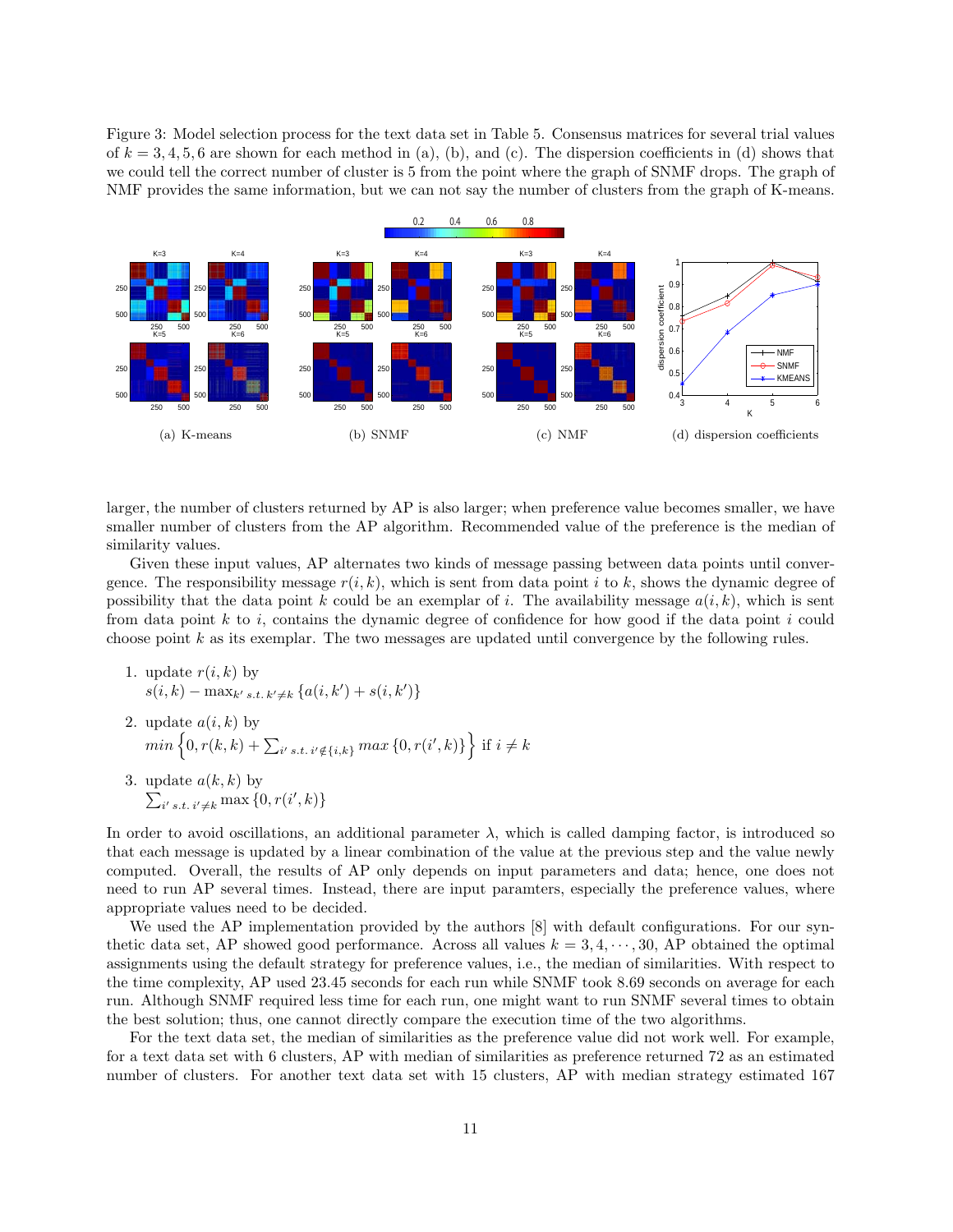Figure 4: Model selection process for the text data set in Table 6. Consensus matrices for several trial values of  $k = 3, 4, 5, 6$  are shown for each method in (a), (b), and (c). The dispersion coefficients of SNMF in (d) indicates that clustering assignments are consistent for  $k = 3, 5$  but not consistent for  $k = 4, 6$  suggesting that the possible numbers of clusters are 3 or 5 where the largest number is 5. The graph from NMF or K-means provide no information to decide the number of clusters.



clusters. In order to mitigate this situation, we used the following naive search strategy. When we want to observe the result of AP on a data set where number of clusters is known, we first try the median of similarities as a tentative value of preference and decide a step size by which the preference value will be updated. If the estimated number of clusters is smaller (greater) than the correct number, then increase (decrease) the preference value by an amount of the step size until the returned value becomes equal to or greater (smaller) than the correct number. If the correct number is not achieved, we start a binary search until the correct number is obtained. After some trials and errors, we initialized the step size by taking the difference of maximum and minimum similarity values and multiplying by 3.

Execution results on text data set are shown in Table 7. In general, the measures were good and comparable to the result of SNMF in Tables 2, 3, and 4. Average purity and entropy values were about the same, but the best values of purity and entropy of SNMF were better than that of AP. Average execution time of AP was shorter than that of SNMF.

In summary, AP and SNMF showed comparable average performance. While AP had advantage in execution time, SNMF had advantage in the quality of best solutions. In addition, SNMF has another benefit. AP is claimed to automatically catch the number of clusters from data, but the number of clusters depends upon the preference parameter. Our experiments assumed the number of clusters is known; however, when the number of clusters is unknown, AP does not provide a measure to determine correct number of clusters. In the sections above, we demonstrated that SNMF gives consistent solutions, thus the model selection by consensus matrix could be applied.

## 7 Conclusion

In this paper, we studied the properties of NMF as a clustering method by relating its formulation to K-means clustering. We presented the objective function of K-means as a lower rank approximation and observed that some constraints can be relaxed from K-means to achieve NMF formulation. Sparsity constraints were imposed on the coefficient matrix factor in order to mitigate this relaxation. Experimental results show that sparse NMF gives very good and consistent solutions to the clustering problem. The consistency enables a model selection method based on the consensus matrix. Compared to the recently proposed Affinity Propagation algorithm, sparse NMF showed comparable results.

Based on Eq. (4), an alternative formulation with orthogonality constraint can be derived to utilize NMF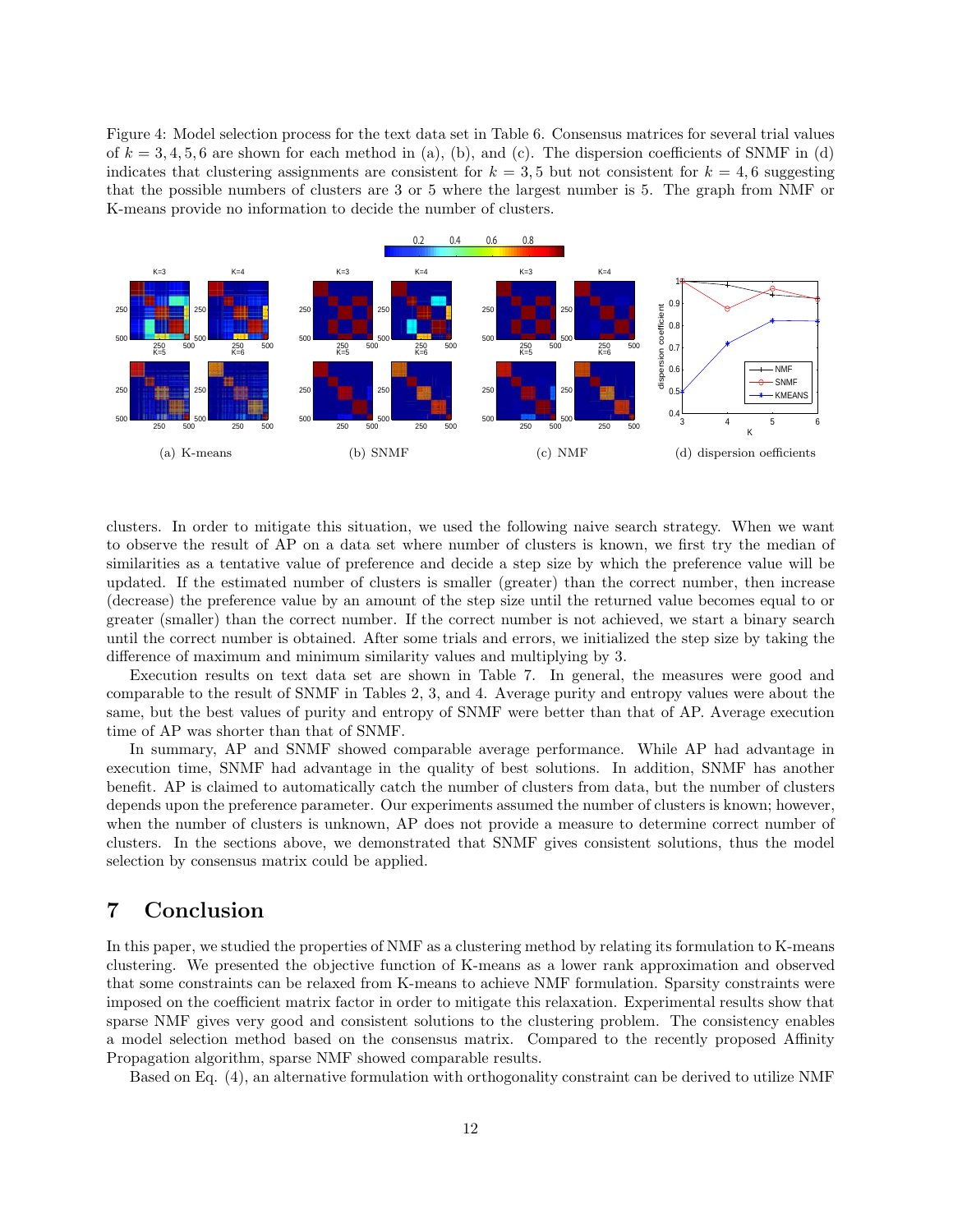Table 7: Execution results of Affinity Propagation for TDT2 text data set of Table 2. The 'pref' column shows the preference value where the desired number of cluster is achieved. The 'iteration' column shows how many times we need to run AP to find the desired number of clusters based on our simple strategy. The 'time (total)' column shows the total time used to find the result with desired number of clusters, and the 'avg. time' column shows the average execution time of each AP run.

| k               | pref     | <b>SSE</b> | purity | entropy | time (total) | avg. time | $\#$ of iteration |
|-----------------|----------|------------|--------|---------|--------------|-----------|-------------------|
| 3               | $-13.81$ | 274.4      | 0.96   | 0.12    | 19.58        | 5.02      | 3.2               |
| 6               | $-12.47$ | 445.02     | 0.96   | 0.09    | 52.68        | 12.24     | 3.7               |
| 9               | $-15.21$ | 741.96     | 0.95   | 0.09    | 177.98       | 34.44     | 4.5               |
| 12              | $-14.65$ | 906.76     | 0.96   | 0.08    | 256.99       | 58.34     | 3.9               |
| $\overline{15}$ | $-16.61$ | 1191.36    | 0.94   | 0.09    | 512.35       | 84.89     | 5.2               |
| 18              | $-16.53$ | 1394.02    | 0.95   | 0.08    | 611.54       | 113.09    | 4.6               |

as a clustering method. Letting  $G = BD^{-\frac{1}{2}}$ , we have

(18) 
$$
h(G) = \min_{G \ge 0} \|A - AGG^T\|_F^2
$$

where  $G \in \mathbb{R}^{n \times k}$  has exactly one positive element for each row. The condition on G can be replaced by  ${G \geq 0}$  and  $G<sup>T</sup>G = I$ , and we could determine the cluster membership of each data point based on the largest elements in each row of G. Currently, we are exploring the behavior of the following NMF as an alternative clustering method and developing a new algorithm based on this formulation:

(19) 
$$
G = \arg\min_{G \geq 0, G^T G = I} ||A - AGG^T||.
$$

### References

- [1] M. H. V. Benthem and M. R. Keenan. Fast algorithm for the solution of large-scale non-negativityconstrained least squares problems. Journal of Chemometrics, 18:441–450, 2004.
- [2] P. S. Bradley and U. M. Fayyad. Refining initial points for k-means clustering. In Proceedings of the Fifteenth International Conference on Machine Learning, pages 91–99. Morgan Kaufmann Publishers Inc. San Francisco, CA, USA, 1998.
- [3] R. Bro and S. D. Jong. A fast non-negativity-constrained least squares algorithm. Journal of Chemometrics, 11:393–401, 1997.
- [4] J. Brunet, P. Tamayo, T. Golub, and J. Mesirov. Metagenes and molecular pattern discovery using matrix factorization. Proceedings of the National Academy of Sciences, 101(12):4164–4169, 2004.
- [5] I. S. Dhillon, Y. Guan, and J. Kogan. Refining clusters in high-dimensional text data. In Proceedings of the Workshop on Clustering High Dimensional Data and its Applications at the Second SIAM International Conference on Data Mining, pages 71–82, 2002.
- [6] C. Ding, X. He, and H. D. Simon. On the equivalence of nonnegative matrix factorization and spectral clustering. In Proceedings of SIAM Internationall Conference on Data Mining, 2005.
- [7] D. Donoho and V. Stodden. When does non-negative matrix factorization give a correct decomposition into parts? In S. Thrun, L. Saul, and B. Schölkopf, editors, Advances in Neural Information Processing Systems 16. MIT Press, Cambridge, MA, 2004.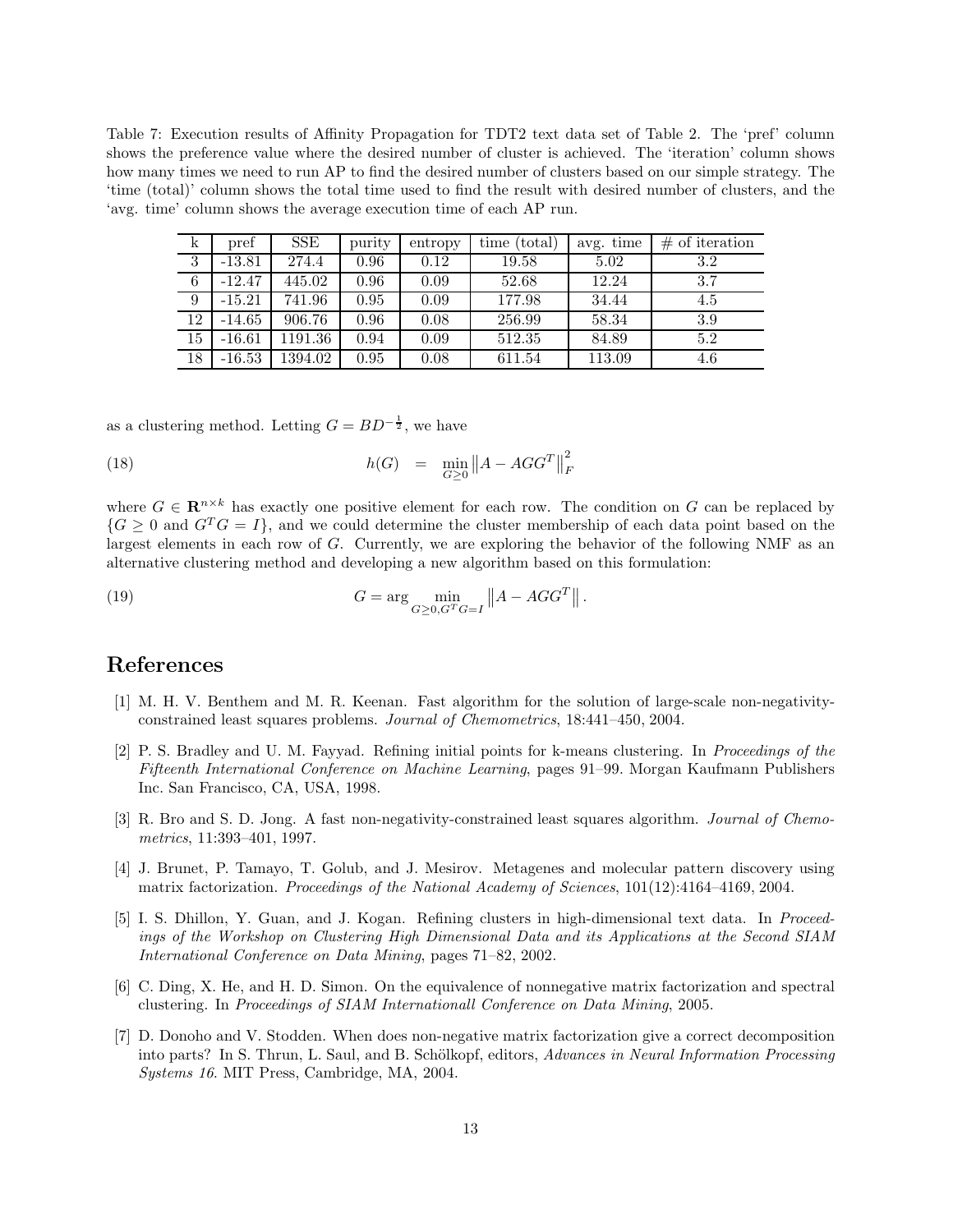| $\beta$ | time  | SSE                 | purity       | sparsity $(\%)$ | $\mathbf{z}$<br>$ A-WH^T $<br>E |
|---------|-------|---------------------|--------------|-----------------|---------------------------------|
| 0.001   | 70.42 | 13975               | 0.97         | 93.11           | 112.23                          |
| 0.010   | 30.26 | 14633               | 0.97         | 93.13           | 114.67                          |
| 0.050   | 16.56 | 13415               | 0.98         | 93.27           | 110.24                          |
| 0.100   | 14    | $\overline{1}$ 1354 | 0.99         | 93.32           | 103.19                          |
| 0.200   | 9.27  | 10722               | 0.99         | 93.19           | 102.05                          |
| 0.300   | 7.99  | 10282               | 1            | 93.25           | 100.39                          |
| 0.400   | 7.19  | 9925.7              | $\mathbf{1}$ | 93.31           | 98.86                           |
| 0.500   | 6.78  | 10303               | 1            | 93.19           | 101.52                          |
| 0.600   | 6.2   | 11015               | 0.99         | 93.12           | 104.31                          |
| 0.700   | 5.82  | 10759               | 0.99         | 93.20           | 103.29                          |
| 0.800   | 5.64  | 11016               | 0.99         | 93.20           | 103.69                          |
| 0.900   | 5.8   | 11504               | 0.99         | 93.14           | 105.74                          |
| 1.000   | 5.65  | 11829               | 0.99         | 92.98           | 107.63                          |
| 2.000   | 5.16  | 15557               | 0.97         | 92.43           | 129.56                          |
| 3.000   | 4.23  | 21405               | 0.93         | 91.63           | 155.55                          |
| 4.000   | 3.53  | 28260               | 0.89         | 90.81           | 189.31                          |
| 5.000   | 3.34  | 31744               | 0.87         | 90.48           | 205.03                          |

Table 8: Performance evaluation for various  $\beta$  values with the synthetic data set,  $k = 15$ . The degree of sparsity is shown as the average percentage of number of zero elements in the factor H.

Table 9: Performance evaluation for various  $\beta$  values with TDT2 text data set,  $k = 9$ . The degree of sparsity is shown as the average percentage of number of zero elements in the factor H.

| β     | time   | <b>SSE</b> | purity | sparsity $(\%)$ | $A-WH^T$<br>$F_{\rm}$ |
|-------|--------|------------|--------|-----------------|-----------------------|
| 0.001 | 363.9  | 742.26     | 0.95   | 53.25           | 26.84                 |
| 0.010 | 203.27 | 742.47     | 0.95   | 63.79           | 26.85                 |
| 0.050 | 142.72 | 742.21     | 0.95   | 74.25           | 26.86                 |
| 0.100 | 132.77 | 742.42     | 0.95   | 78.32           | 26.87                 |
| 0.200 | 133.89 | 742.93     | 0.95   | 81.66           | 26.9                  |
| 0.300 | 126.02 | 743.15     | 0.94   | 83.14           | 26.92                 |
| 0.400 | 130.58 | 743.52     | 0.94   | 84.20           | 26.95                 |
| 0.500 | 141.78 | 744.13     | 0.94   | 84.82           | 26.97                 |
| 0.600 | 142.75 | 743.52     | 0.94   | 85.45           | 26.98                 |
| 0.700 | 130.15 | 745.64     | 0.93   | 85.75           | 27.03                 |
| 0.800 | 129.23 | 746.2      | 0.93   | 86.08           | 27.06                 |
| 0.900 | 116.12 | 747.15     | 0.93   | 86.18           | 27.09                 |
| 1.000 | 138.5  | 746.21     | 0.93   | 86.42           | 27.09                 |
| 2.000 | 52.89  | 769.73     | 0.78   | 86.13           | 27.83                 |
| 3.000 | 30.11  | 784.87     | 0.68   | 86.54           | 28.45                 |
| 4.000 | 26.35  | 791.13     | 0.63   | 87.28           | 28.8                  |
| 5.000 | 25.61  | 795.87     | 0.61   | 87.83           | 29.01                 |